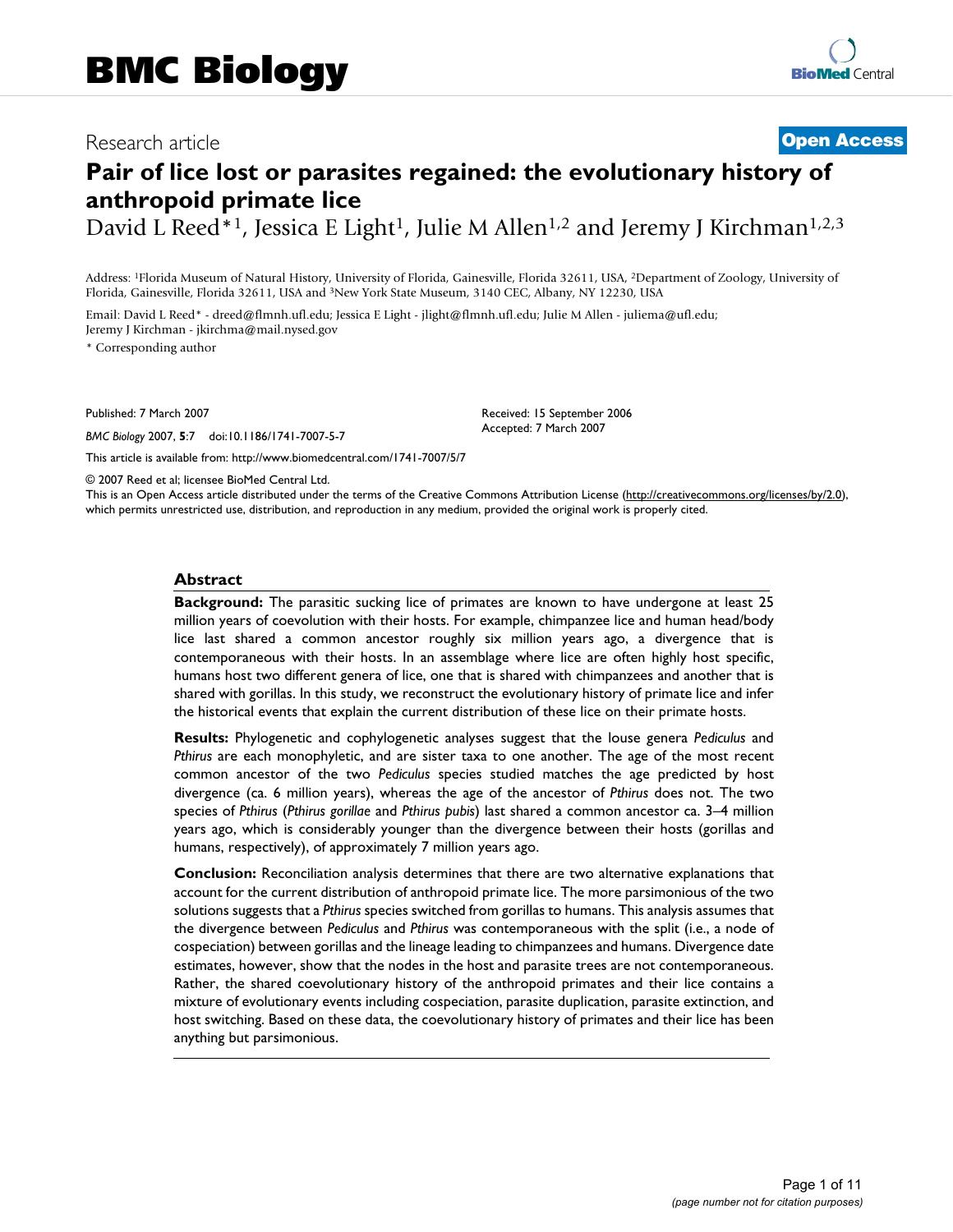## **Background**

Sucking lice (Phthiraptera: Anoplura) are permanent and obligate ectoparasites of eutherian mammals. These highly specialized blood-sucking insects live in close association with their hosts and complete their entire life cycle on the host [1]. Anoplurans have modified mouthparts for feeding on host blood and because mammalian blood differs widely among species in terms of its suitability for louse nutrition [2], sucking lice can be highly host specific [1,3]. Host specificity could also be reinforced by interactions with the host's immune system. High host specificity can arise from a long history of cospeciation between hosts and their parasites. Cospeciation is speciation (or cladogenesis) in a parasite lineage as a result of, or at the same time as, host cladogenesis [4]. The current distribution of parasites on host taxa (the host-parasite associations) can be the result of cospeciation or various historical events [5] such as host switching, sorting events (extinction and lineage sorting), duplication events (parasites speciating on a single host lineage), and failure of the parasite to speciate when the host speciates ('missing the boat'; [6]). These historical processes can be detected by comparing the phylogenies of hosts and their parasites using methodologies such as reconciliation analysis [7]. Previous cophylogenetic studies of lice (both sucking lice and chewing lice) have documented each of these historical events in various combinations (for a review, see [8]).

Humans (*Homo sapiens*) are parasitized by two genera of sucking lice: one shared with chimpanzees (*Pan* spp.) and the other shared with gorillas (*Gorilla gorilla*). Human head and body lice, as well as chimpanzee lice, are members of the genus *Pediculus* (*Pediculus humanus* and *Pediculus schaeffi*, respectively). There is no *Pediculus* species known to parasitize gorillas. Human pubic lice and gorilla lice belong to the genus *Pthirus* (*Pthirus pubis* and *Pthirus gorillae*, respectively), and no *Pthirus* species is known to parasitize chimpanzees. *Pediculus* and *Pthirus* are sister taxa based on morphology and molecular data (Figure 1), and primate lice are known to have cospeciated with their hosts for at least 25 million years [9]. The curious distribution of these two genera raises an interesting question regarding the evolutionary history of primate lice. Why do humans retain both genera, but chimpanzees and gorillas have only one genus each?

Given what is already known about the coevolutionary history of the lice and their hosts, we can speculate that there are two mutually exclusive explanations that can account for the current distribution of *Pediculus* and *Pthirus* (Figure 2). The most parsimonious explanation (i.e., the explanation requiring the fewest number of steps) predicts perfect cospeciation between the primates and lice with the addition of a single host switch. In this scenario, the divergence between *Pediculus humanus* and *Pediculus*

*schaeffi* occurred at the same time as the split between their hosts, humans and chimpanzees, ca. 6 million years ago (MYA; [10]), and the split between *Pediculus* and *Pthirus* occurred contemporaneously with the split between gorillas and the lineage leading to chimpanzees and humans (ca. 7 MYA; Figure 2A; [10]). These events were followed some time later by one host switch of a *Pthirus* species from gorillas to humans (Figure 2A). Host switching among lice is common in many groups of birds and mammals [11-13]. This 'recent host switch' hypothesis requires one evolutionary step and predicts that the divergence between *Pthirus pubis* and *Pthirus gorillae* is more recent than the chimpanzee/human split (Figure 2A). How we might have acquired our pubic lice from gorillas is not immediately apparent, however it would be interesting to know whether the switch was very recent (say less than 100,000 years old) or whether it was considerably older.

The alternative hypothesis involves an ancient louse duplication event that occurred on the ancestor of gorillas, chimpanzees, and humans, which would have created the lineages leading to the two extant genera, *Pediculus* and *Pthirus* (Figure 2B). In this case, the timing of the divergence between *Pthirus pubis* and *Pthirus gorillae* would correspond to that of their hosts (ca. 7 MYA; [10]). In this scenario, humans would have retained both genera, but chimpanzees would have lost a *Pthirus* species and gorillas would have lost a *Pediculus* species to extinction (Figure 2B). Such parasite duplications and extinctions are common in the lice of birds and mammals (e.g., [14]). This parasite extinction or 'pair of lice lost' model is less parsimonious than the 'recent host switch' hypothesis listed above because it requires at least three evolutionary steps (a duplication of the parasite on a primate common ancestor as well as the extinction of one *Pediculus* and one *Pthirus* lineage, Figure 2B). Although the 'recent host switch' hypothesis is more parsimonious, it is not necessarily more likely than the 'pair of lice lost' hypothesis. Each of the historical events (host switch, duplication, and extinction) has some probability of occurrence, the quantification of which is beyond the scope of this paper. There are additional hypotheses that can be postulated that have more evolutionary steps than the two presented above, however there are no other hypotheses that have an equal number of steps or fewer steps. For instance, one might assume that the current distribution of lice resulted from a host switch of *Pthirus* from humans to gorillas (the opposite direction of the switch in the 'recent host switch' model). However, this evolutionary scenario would require at least five evolutionary steps.

The two hypotheses of parasite distributions ('pair of lice lost' and 'recent host switch') are based on the premise of maximizing the number of cospeciation events and mini-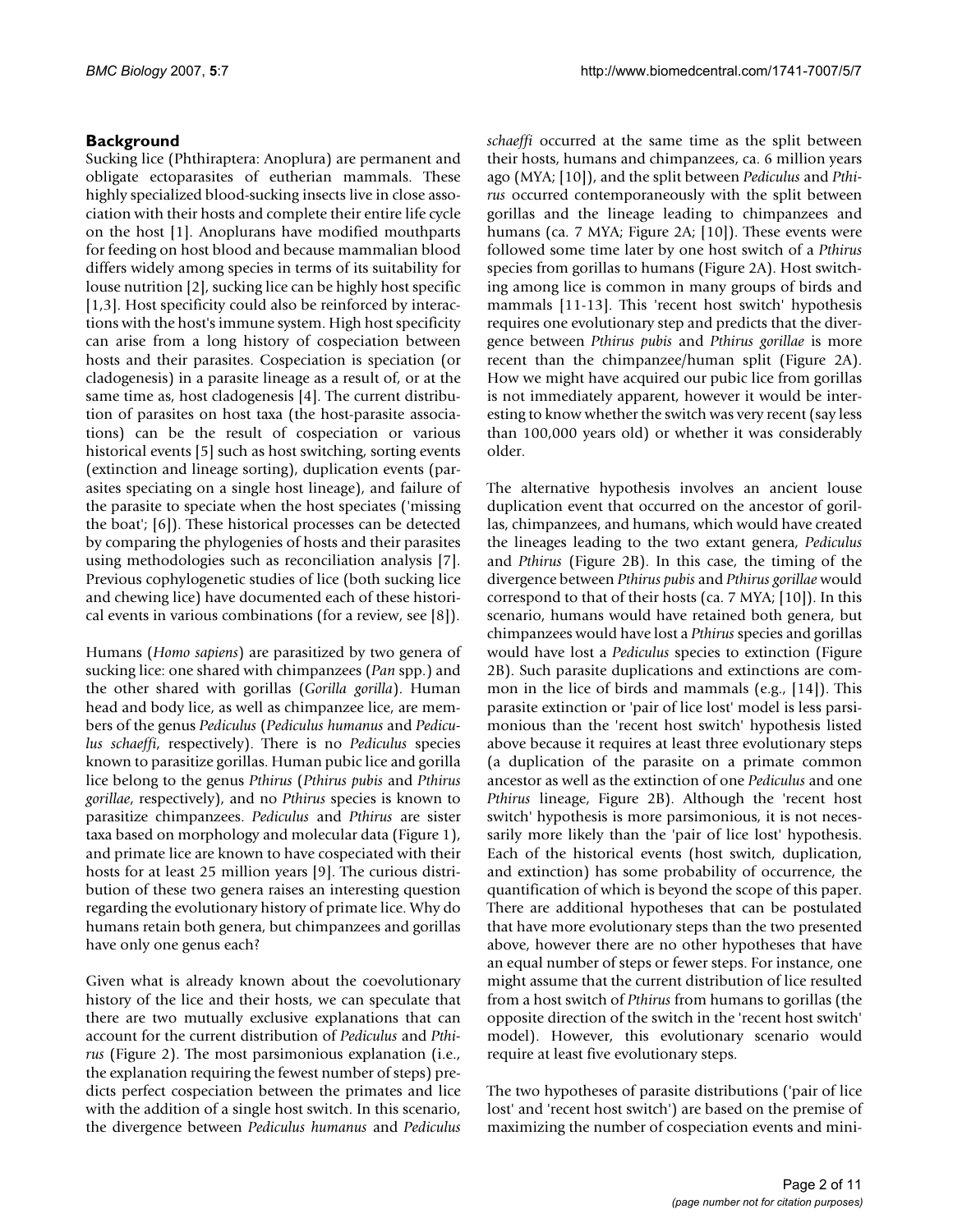

#### **Figure 1** Phylogenetic trees for primate lice and their vertebrate hosts redrawn from Reed *et al*. [9]

**Phylogenetic trees for primate lice and their vertebrate hosts redrawn from Reed** *et al***. [9]**. Trees are shown as cladograms with no branch length information, and are based on molecular and morphological data. Dashed lines between trees represent host-parasite associations. Humans are unique in being parasitized by two genera (*Pediculus* and *Pthirus*). Photo credits: J. W. Demastes, T. Choe, and V. Smith.

mizing the number of events that deviate from cospeciation, which are typical of analyses that attempt to reconcile host and parasite associations that are based on the concept of evolutionary parsimony (reconciliation analysis as implemented in TreeMap; [7]). However, parsimony-based reconciliation analyses do not take into account branch lengths and divergence times – information that is essential to distinguish between the 'recent host switch' and 'pair of lice lost' hypotheses. In the presence of significant cospeciation we can use the timing of speciation events to differentiate among alternative hypotheses of host-parasite associations [15].

We have performed phylogenetic and cophylogenetic analyses of two genes, the mitochondrial cytochrome *c* oxidase subunit I (Cox1) gene and nuclear gene elongation factor 1 alpha (EF-1 $\alpha$ ) gene, to determine the shared evolutionary history of primate lice and their hosts. We also investigate the use of standard phylogenetic methods for reconstructing coevolutionary histories when standard cophylogenetic methods (e.g., reconciliation analysis) cannot always find the solution that best fits the observed data.

#### **Results**

#### *Phylogenetic and cophylogenetic analyses*

The partition homogeneity test determined that the Cox1 and EF-1 $\alpha$  genes did not differ significantly ( $p = 0.94$ ), therefore a combined analysis was performed in addition to analyses based on single genes. The best-fit model for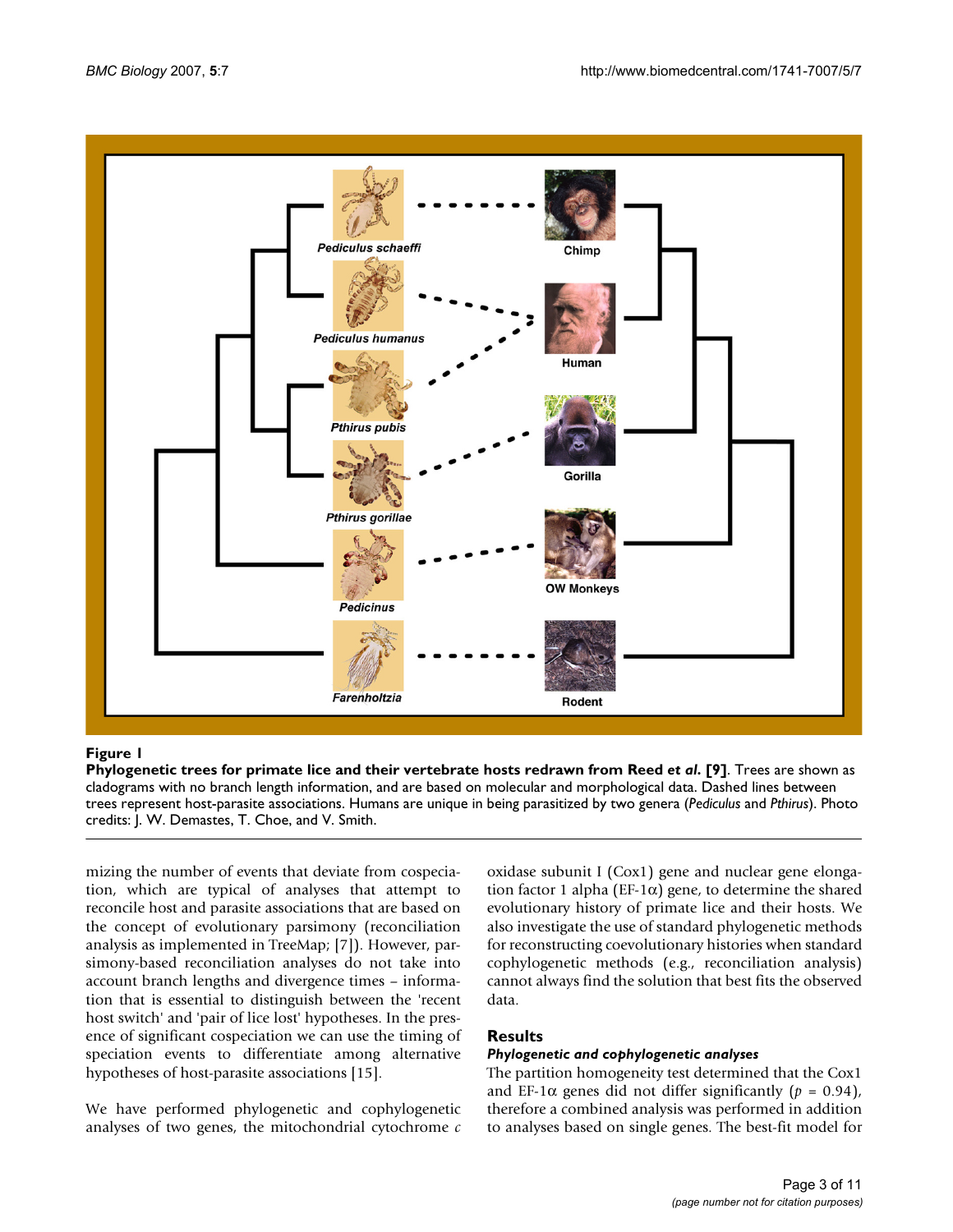





#### Cophylogenetic reconstructions wi by thick grey lines, and the louse phyloge **Figure 2** th the host phylogeny for humans, chimpanzee ny indicated by thin red and blue lines s, gorillas, and Old World monkeys indicated

**Cophylogenetic reconstructions with the host phylogeny for humans, chimpanzees, gorillas, and Old World monkeys indicated by thick grey lines, and the louse phylogeny indicated by thin red and blue lines**. (A) Reconstruction showing perfect cospeciation between with hosts and parasites with the exception of a single host switch of *Pthirus sp*. from gorillas to humans (marked by an arrow). (B) Cophylogenetic reconstruction showing an ancient duplication creating two evolutionarily distinct lineages (*Pediculus* and *Pthirus*), each having cospeciated with gorillas, chimps, and humans with two extinction events (marked with daggers). The reconciliation shown in panel A requires one evolutionary step (the host switch), whereas reconciliation B requires three steps (one duplication and two extinctions).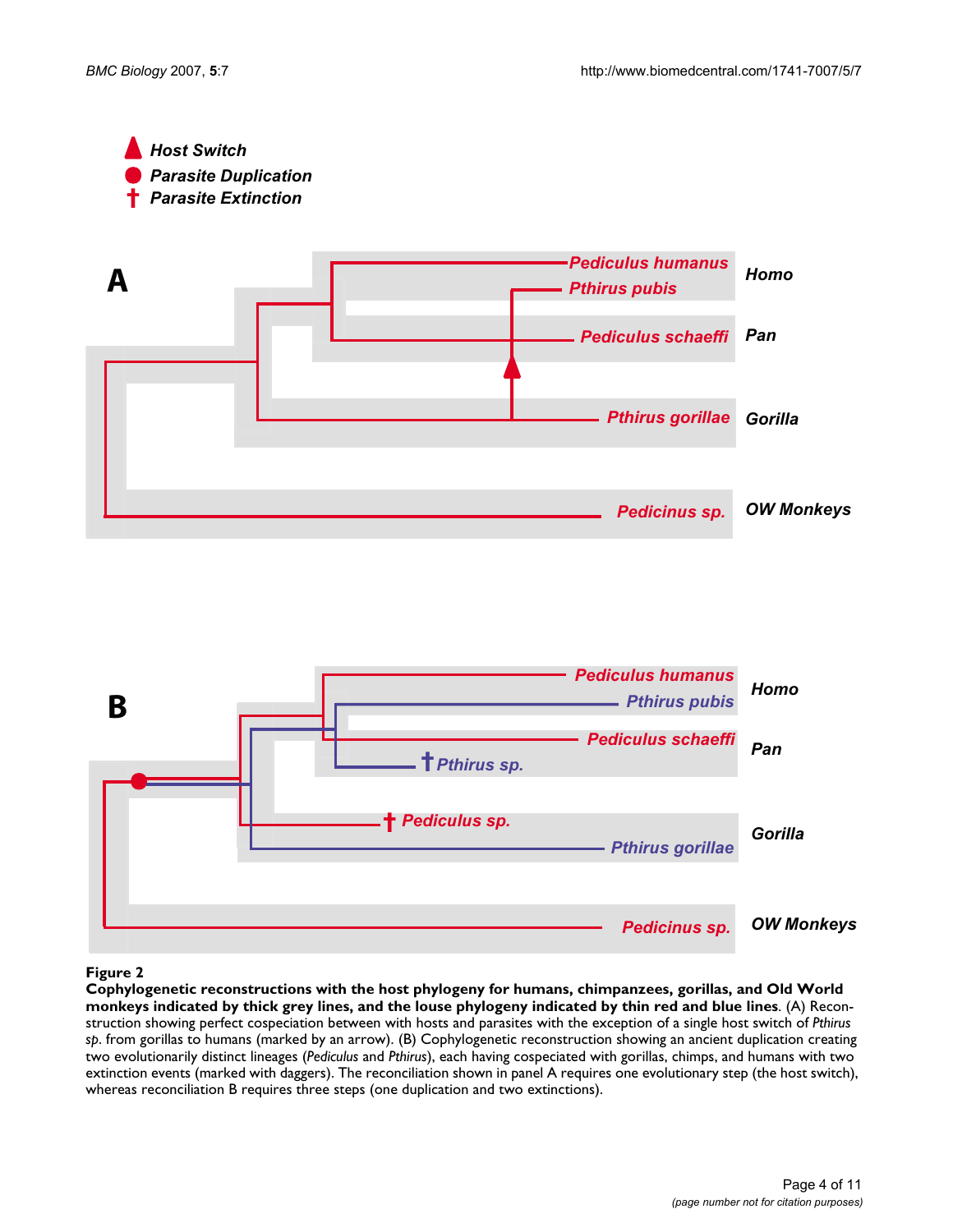each individual gene and the combined-gene analysis of lice was a transversion model (TrN+I+Γ model) that permitted two nucleotide substitution rates for transversions, one rate for transitions, unequal base frequencies, a rate heterogeneity parameter (G), and a parameter for invariant sites (I). Similarly, the best-fit model for the Cox1 gene from the primate host taxa was also TrN+I+Γ. Maximum likelihood (ML) analysis of the combined Cox1 and EF-1α dataset (as well as individual gene datasets) from lice produced a single, well-supported phylogeny in agreement with results from previous analyses (Figure 3; [9]). When the same ML analysis was performed enforcing a molecular clock, the resulting tree topology did not change and the resulting tree score was not significantly different than the unconstrained score (*p* = 0.7625). The ML analysis of the host Cox1 data also resulted in a single phylogeny in agreement with known relationships among these primate taxa (Figure 3).

Cophylogenetic analyses using TreeMap [7] produced two reconciliations of host and parasite phylogenies in agreement with the 'recent host switch' and 'pair of lice lost' hypotheses presented in Figure 2. The reconciliation concordant with the 'recent host switch' hypothesis (Figure 2A) included five cospeciation events and one host switch for a total cost of 1.0. The reconstruction concordant with the 'pair of lice lost' hypothesis (Figure 2B) was less parsimonious. While this reconstruction included five cospeciation events, there was also a single duplication event and two losses resulting in a total cost of 3.0. Both reconciliations show significantly greater similarity between the host and parasite trees than would be expected based on chance alone (i.e., both reconciliations show significant cospeciation,  $p < 0.05$ ).

#### *Divergence date estimation*

Divergence date estimates differed little between r8s and multidivtime analyses and between individual and combined genes (Table 1). For convenience we will refer to divergence date estimates based on the combined gene tree used in *multidivtime* (Table 1 and Figure 3). Mean divergence date estimates for the split between the chimpanzee and human head/body lice (*Pediculus schaeffi* and *Pediculus humanus*, respectively) averaged 6.39 MYA. The divergence date estimates for the gorilla and human pubic lice (*Pthirus gorillae* and *Pthirus pubis*, respectively) averaged 3.32 MYA and are noticeably more recent than the split between the two *Pediculus* species. The estimated divergence date for the most recent common ancestor (MRCA) of the two genera, *Pthirus* and *Pediculus*, was estimated to be 12.95 MYA (Table 1 and Figure 3), noticeably older than the MRCA of chimpanzees, humans, and gorillas.

#### **Discussion**

Reconciliation analysis using TreeMap corroborates earlier reports of significant cospeciation between primate lice and their hosts [9]. These cophylogenetic analyses also result in two reconciliations of the host and parasite phylogenies where the most parsimonious reconstruction favors the 'recent host switch' hypothesis (Figure 2A). However, divergence date estimates conflict with the results of the reconciliation analysis because the 'recent host switch' hypothesis predicts that the divergence of *Pediculus* and *Pthirus* would be roughly contemporaneous with the split between gorillas and the lineage leading to humans and chimpanzees. Our estimates of the MRCA of *Pediculus* and *Pthirus* dates to roughly 13 MYA, not remotely consistent with the MRCA of humans, chimpanzees, and gorillas (ca. 7 MYA; [10]). Given the much older age of our MRCA of *Pediculus* and *Pthirus*, it is more appropriate, although less parsimonious, to assume that the origin of the two genera was the result of a parasite duplication event rather than a cospeciation event ('pair of lice lost' hypothesis; Figure 2B). It is curious that the estimate of the MRCA of *Pthirus* and *Pediculus* (13 MYA) is contemporaneous with the divergence of Orangutans from other apes [10], however this is possibly coincidental. Lice do not parasitize orangutans; therefore, reconstructing their role in the evolutionary history of primate sucking lice will be difficult.

The 'pair of lice lost' hypothesis is also unsatisfactory when compared to divergence date estimates. For the 'pair of lice lost' hypothesis to be correct we must assume that divergence between *Pthirus pubis* and *Pthirus gorillae* is roughly contemporaneous with the split of gorilla from the lineage leading to chimpanzees and humans (i.e., ca. 7 MYA). Our divergence date estimates of roughly 3–4 MYA (Table 1) is much younger than the host divergence of 7 MYA [10] and is even younger than the divergence between chimpanzees and humans (ca. 6 MYA).

The estimates of divergence dates argue for a more complex evolutionary history than estimated by reconciliation analysis. While reconciliation analysis serves to find the most parsimonious reconstruction of host and parasite evolutionary history by maximizing cospeciation events and minimizing the cost of the reconstruction, it can only identify possible scenarios describing the evolutionary history between associated taxa. Incorporating branch length data in other analyses is necessary to determine which scenario best fits the observed data. For example, post-hoc Mantel tests are commonly used to look for overall correlation in host and parasite data sets [16]. However, we have too few taxa to perform such an analysis, and we have instead relied upon ad-hoc phylogenetic tests to determine whether certain nodes of cospeciation were contemporaneous.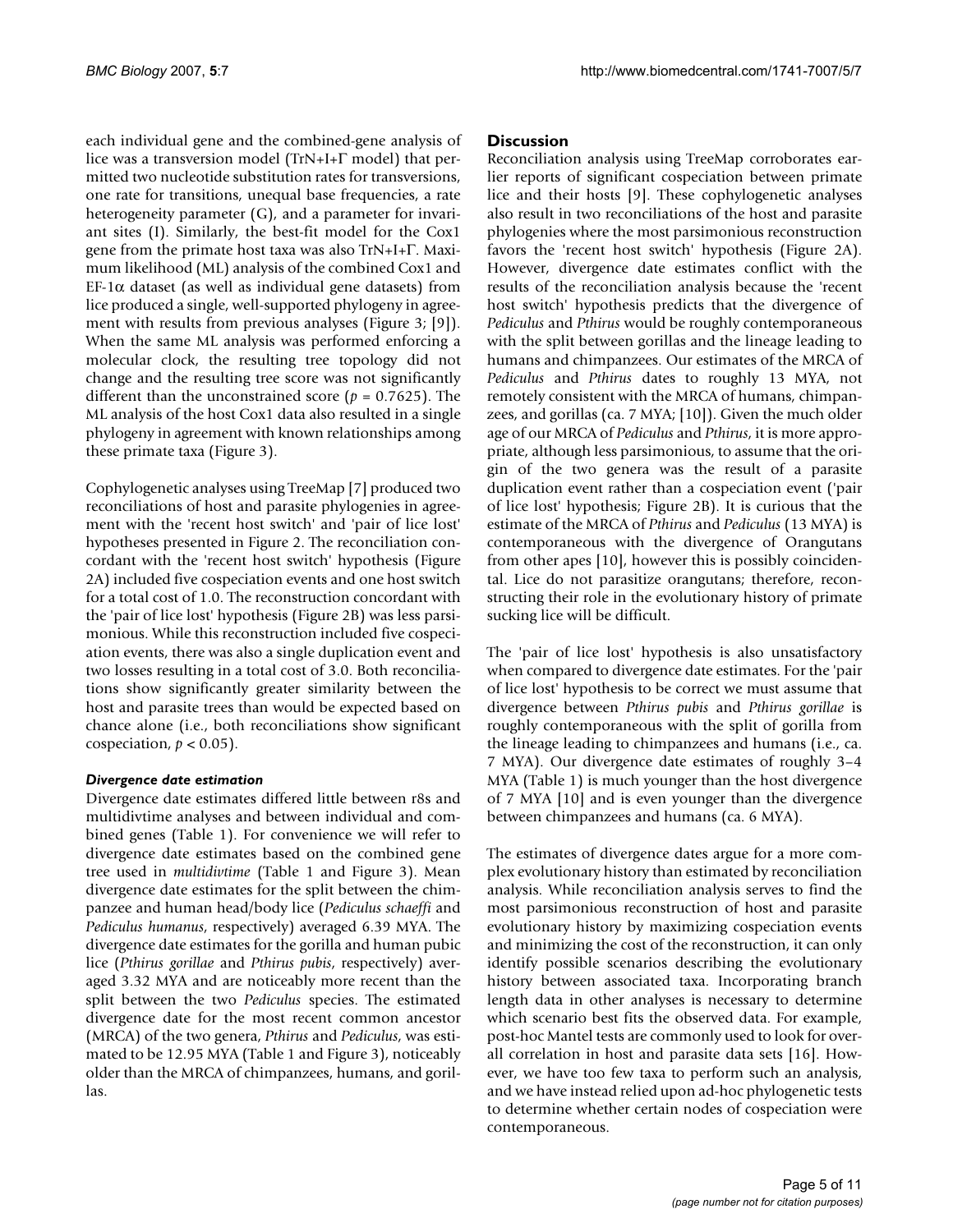

#### Maximum likelihood (ML) phylogeny of prim nucleotide substitution (left) **Figure 3** ate lice using the combined Cox1 and EF-1α dataset with a best-fit ML model of

**Maximum likelihood (ML) phylogeny of primate lice using the combined Cox1 and EF-1**α **dataset with a bestfit ML model of nucleotide substitution (left)**. Bootstrap values are indicated below the nodes and divergence estimates are given above. Clade numbers used in Table 1 are provided to the right of each node. The ML phylogeny of the Cox1 gene from host taxa is indicated on the right. Branch lengths are drawn to the same scale (substitutions/site), and are based on the best-fit ML model of nucleotide substitution. Dashed lines connect hosts and their associated parasites.

To further examine the validity of the 'pair of lice lost' hypothesis, we assessed whether the divergence of the two *Pthirus* species was contemporaneous with the host divergence of roughly 7 MYA. The branch length between the two *Pthirus* species in the best-fit ML louse tree was artificially lengthened to approximate a branch that is the same age as the branch between *Pediculus schaeffi* and *Pediculus humanus*, thereby representing the split between chimp and human lice. It is widely known that the gorilla, chimpanzees, and human divergence times are very close in age, so if our estimate is contemporaneous with the divergence of chimpanzees and humans (the most conservative expected age), then we cannot rule out true contemporaneous times of divergence between the two *Pthirus* species and their hosts. The likelihood score of this constrained tree (with a branch length approximating a 6 million year divergence between *Pthirus gorillae* and *Pthirus pubis*) was significantly worse than the true louse tree (where the estimated divergence was closer to 3–4 MYA; d.f. = 6,  $\chi^2$  = 12.91,  $p = 0.044$ ). We can therefore reject contemporaneous divergence events and we can conclude that the split between the human and gorilla species of *Pthirus* diverged much more recently than the split between humans and gorillas or even humans and chimpanzees. The divergence within *Pthirus* is therefore the result of a host switch from gorillas to humans (loosely defined) roughly 3–4 MYA, as predicted in the 'recent host switch' hypothesis.

We can similarly examine the divergence date estimation for the branch between *Pthirus* and *Pediculus*, which the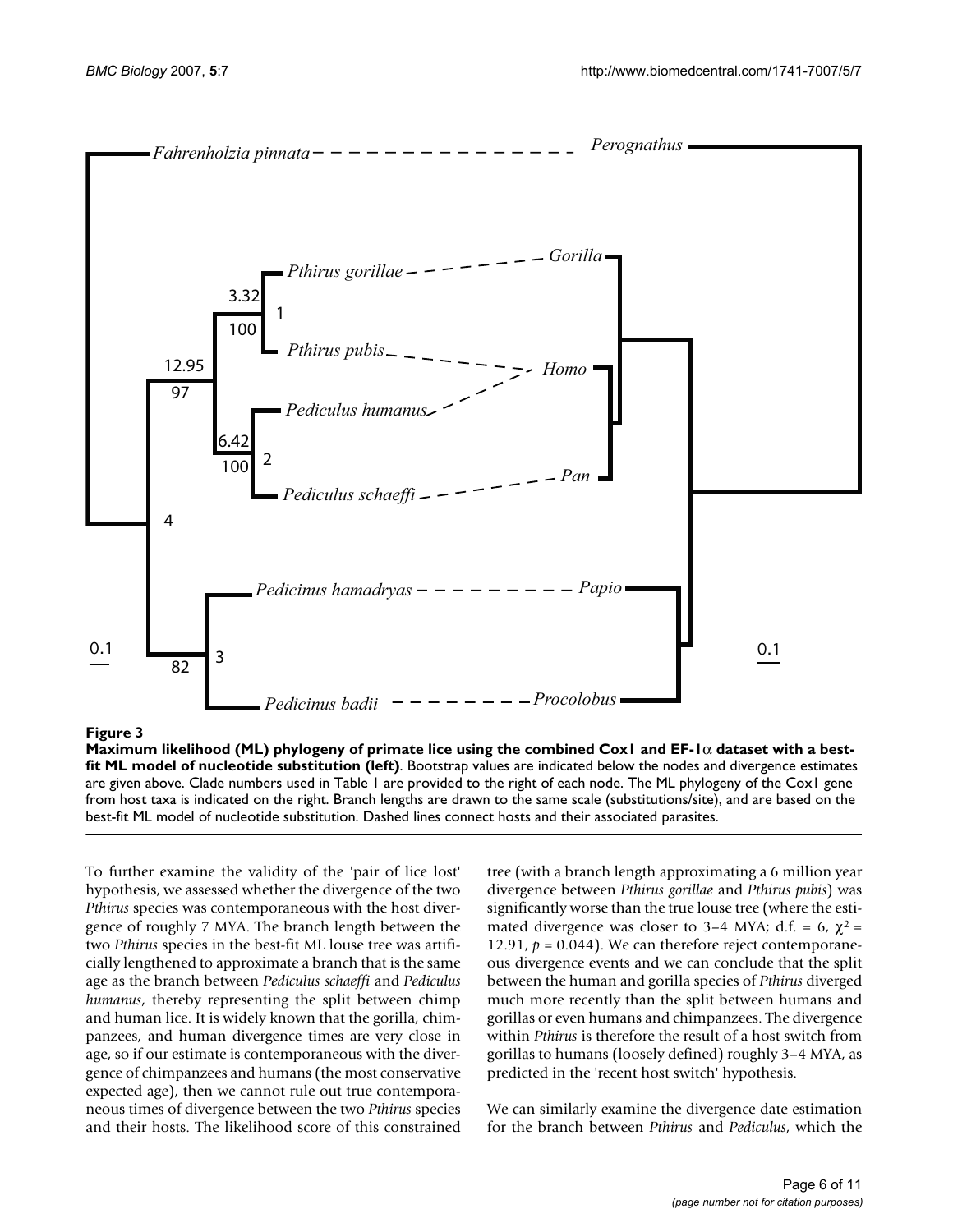| <b>MRCA</b><br>(clade number)     | Cox and EFI $\alpha$  | Coxl                  | EF $\alpha$             | Cox and EF $\alpha$<br>(r8s, 20 MYA) | Cox and EF $\alpha$<br>(r8s. 25 MYA) | Coxl<br>(r8s, 20 MYA) | Coxl<br>(r8s, 25 MYA) |
|-----------------------------------|-----------------------|-----------------------|-------------------------|--------------------------------------|--------------------------------------|-----------------------|-----------------------|
| Pedicinus (3)                     | $10.63$ (7.08-14.94)  | $10.23(6.56 - 15.17)$ | $10.91(3.02 - 18.87)$   | 11.52                                | 13.21                                | 11.53                 | 14.40                 |
| Pthirus (1)                       | $3.32(1.84 - 5.61)$   | $3.86(2.05 - 7.49)$   | $1.76(0.05 - 6.75)$     | 3.56                                 | 4.45                                 | 3.48                  | 4.35                  |
| P. schaeffi and P.<br>humanus (2) | $6.39(3.94 - 9.96)$   | $6.87(4.07 - 11.65)$  | $6.65$ $(1.72 - 14.70)$ | 5.03                                 | 6.28                                 | 4.92                  | 6.15                  |
| Pediculus and Pthirus (4)         | $12.95(9.42 - 17.38)$ | $(3.03(9.25 - 18.2))$ | $14.66(7.26 - 22.23)$   | 10.56                                | 14.41                                | 10.45                 | 13.06                 |
| OWM/Ape Calibration               | 22.50 (20.13-24.87)   | 22.39 (20.12-24.84)   | 22.48 (20.12-24.87)     | 20.00                                | 25.00                                | 20.00                 | 25.00                 |

#### **Table 1: Divergence date estimates.**

Mean divergence date estimates (in millions of years) for the clades shown in Figure 3 (see Figure 3 for clade numbers). Divergence estimates using a 20–25 calibration point for the split between Old World primate lice (*Pedicinus*) and Anthropoid primate lice (*Pediculus* and *Pthirus*) in *multidivtime*  are given in the first three columns (95% credibility intervals in parentheses). Mean divergence date estimates using 20 MYA and 25 MYA calibration points for the split between Old World and Anthropoid primate lice using the Langley Fitch model in r8s are indicated in the final four columns for the Cox1+EF1 $\alpha$  combined analysis and the Cox1 gene alone.

'recent host switch' model would predict to be 7 MYA. Our estimates were much older (Table 1), and shortening the branch length artificially between *Pthirus* and *Pediculus* to resemble a divergence near 7 MYA can be easily rejected (*p* < 0.01). These analyses support an ancient duplication at that node, consistent with the 'pair of lice lost' model. Therefore, contrary to the results of the reconciliation analysis, the divergence date estimates predict a much less parsimonious explanation of current primate louse distributions: a combination of the 'recent host switch' and 'pair of lice lost' hypotheses.

Given our estimates of divergence dates, the most likely evolutionary history is that *Pthirus* and *Pediculus* diverged on an ancestor of chimpanzee, human, and gorilla roughly 13 MYA (a duplication event), with each genus then having the potential to cospeciate with descendent hosts (Figure 4). However, only the gorillas retained *Pthirus* with an extinction of *Pthirus* on the branch leading to both humans and chimpanzees (Figure 4). *Pediculus* was maintained on the lineage leading to humans and chimpanzees but lost from the gorilla lineage, and the two resulting species (*Pediculus schaeffi* and *Pediculus humanus*) diverged in tandem with their primate hosts roughly six million years ago (Figure 4). Approximately 3–4 MYA, a *Pthirus* species switched from the gorilla lineage to the lineage leading to modern humans. It is important to note that this happened after the divergence of chimpanzees and humans and that these data suggest humans acquired their pubic louse from gorillas not recently, but rather 3– 4 million years ago. In total, this coevolutionary scenario requires four evolutionary steps (one duplication, two losses, and one host switch), and is a combination of both the 'recent host switch' and the 'pair of lice lost' hypotheses.

#### **Conclusion**

Evidence suggests that *Pthirus pubis* has been associated with humans for several million years, and likely arrived on humans via a host switch from gorillas. Despite the fact

that human pubic lice are primarily transmitted via sexual contact, such contact is not required to explain the host switch. Parasites often switch from a given species to a predator of that species [17], and are sometimes found to switch to unrelated hosts in communally used areas, such as roosting or nesting sites [18]. The host switch in question could have resulted from any form of contact between archaic humans and gorillas including, but not limited to, feeding on or living among gorillas. Regardless of how the transfer occurred, suitable habitat had to be available on the new human host for the host switch to be successful. For example, it is possible that the switch of *Pthirus* from gorillas to humans coincides with a change in available niche space in humans, such as the loss of body hair. Further study, however, is required to test such a hypothesis.

Because *Pthirus* has been associated with humans for several million years, this taxon can be examined in the same way that *Pediculus humanus* has to study the evolutionary history of its human host [9,19,20]. *Pthirus pubis* represents an independent, ecological replicate that went through the same evolutionary history on humans as their head/body lice, and can be used to test predictions made from *Pediculus humanus*. *Pediculus humanus* shows genetic evidence of population expansion out of Africa roughly 100,000 years ago, which is concordant with host evolutionary history [9]. However, in contrast to the shallow mitochondrial DNA (mtDNA) gene history of humans (human mtDNA coalesce to a common ancestor within 200,000 years, [21-23]), *Pediculus humanus* has three deeply divergent mtDNA lineages that share a MRCA ca. 2 million years ago, which is far older than the age of their modern human hosts [9]. Perhaps a worldwide sample of *Pthirus pubis* will mirror that of *Pediculus humanus*, and show both the population expansion 100,000 years ago and the three deeply divergent mtDNA lineages. Understanding human evolutionary history from the perspective of its parasites may provide useful insight into a brief period of history that is not fully recorded in the host fos-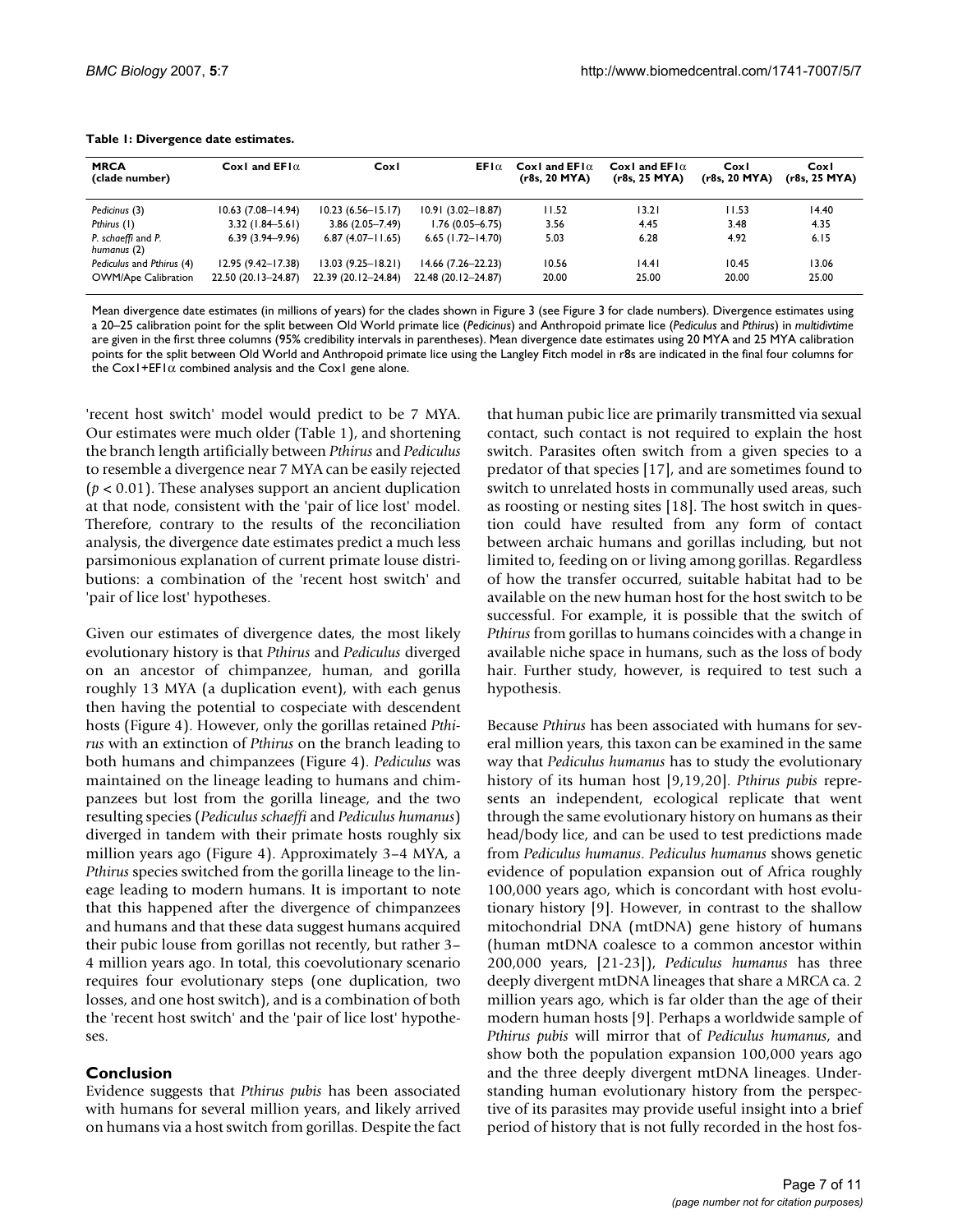

#### Coevolutionary reconstruction of primate li **Figure 4** ce and their hosts based on reconciliation analysis and divergence date estimation

**Coevolutionary reconstruction of primate lice and their hosts based on reconciliation analysis and divergence date estimation**. Thick grey lines represent the host phylogeny for humans, chimpanzees, gorillas, and Old World monkeys. Thin black lines (solid and dashed) represent the louse lineages. This evolutionary scenario depicts a parasite duplication ca. 13 MYA leading to the extant genera *Pediculus* (solid lines) and *Pthirus* (dashed lines). One species from each lineage is depicted as having gone extinct (dagger), and a single host switch ca. 3–4 MYA is shown by an arrow within the *Pthirus* lineage. The divergence of the chimpanzee and human lice (*Pediculus spp*.) are shown as having diverged in tandem with their hosts.

sil record or in host DNA [24]. However, if parasites are to provide much clarity, it will likely be only after many human parasites have been examined.

The advent of parsimony-based reconciliation analysis has permitted many researchers to assess phylogenetic congruence in a wide array of host-parasite assemblages. However, this method is more limited than Bayesian approaches [25] to studying cophylogenetics, which evaluate not only topological congruence but also the comparative timing of host and parasite divergences. It is imperative that we continue to put into practice the theoretical work that has propelled systematists forward in recent years. Only then can we hope to uncover the more complex interactions between hosts and parasites.

## **Methods**

#### *Specimen collection and preparation*

Samples of *Pthirus gorillae* (from gorillas), *Pthirus pubis* (from humans), *Pediculus humanus* (from humans), *Pediculus schaeffi* (from chimpanzees), *Pedicinus hamadryas* (from baboons), *Pedicinus badii* (from red colobus monkeys), and one outgroup species (*Fahrenholzia reducta*) were collected for this study (Table 2). Lice in the genus *Pedicinus* parasitize only Cercopithecoid monkeys (Old World Monkeys; OWM) whereas the genera *Pediculus* and *Pthirus* parasitize only the Anthropoid primates (apes). All lice were preserved in 95% EtOH and stored at -80°C. DNA was extracted from louse specimens using the technique of Johnson and Clayton [26] and Reed *et al*. [9], which enabled extraction of whole genomic DNA from each louse while retaining the entire louse body as a voucher specimen. The Qiagen DNeasy Tissue Kit (QIA-GEN Inc., Valencia, California) was used to isolate genomic DNA from the body of each louse according to louse-specific protocols [9,26,27]. After DNA extraction, lice were mounted on slides and retained as vouchers. Voucher specimens will be deposited in the Price Institute for Phthirapteran Research collection (University of Utah).

#### *PCR and sequencing*

PCR amplification and sequencing of a portion of the mitochondrial cytochrome *c* oxidase subunit I gene (Cox1; 858 bp) was performed using the primers LCO1718 [9] and H7005 [16]. PCR amplification and sequencing of 345 bp of the nuclear elongation factor 1 alpha (EF-1 $\alpha$ ) gene were performed using the primers For3 and Cho10 [28]. Double-stranded PCR amplifications for both Cox1 and EF-1 $\alpha$  were performed in 25  $\mu$ l reaction volumes using 10 μl of Eppendorf HotMaster PCR Mix (Fisher Scientific), 1 μl of each primer (at 10 mM), and 2 μl of DNA template. The amplification protocol required an initial denaturation step of 94°C for 10 min, followed by 5 cycles of  $94^{\circ}$ C (1 min),  $48^{\circ}$ C (1 min), and  $65^{\circ}$ C (2 min), then 30 cycles of  $94^{\circ}$ C (1 min),  $52^{\circ}$ C (1 min), and 65 $^{\circ}$ C (2 min) and a final extension of 65 $^{\circ}$ C for 10 minutes. Amplified fragments were purified using ExoSAP-IT (USB Corporation) and sequenced in both directions. Sequences were edited using Sequencher v.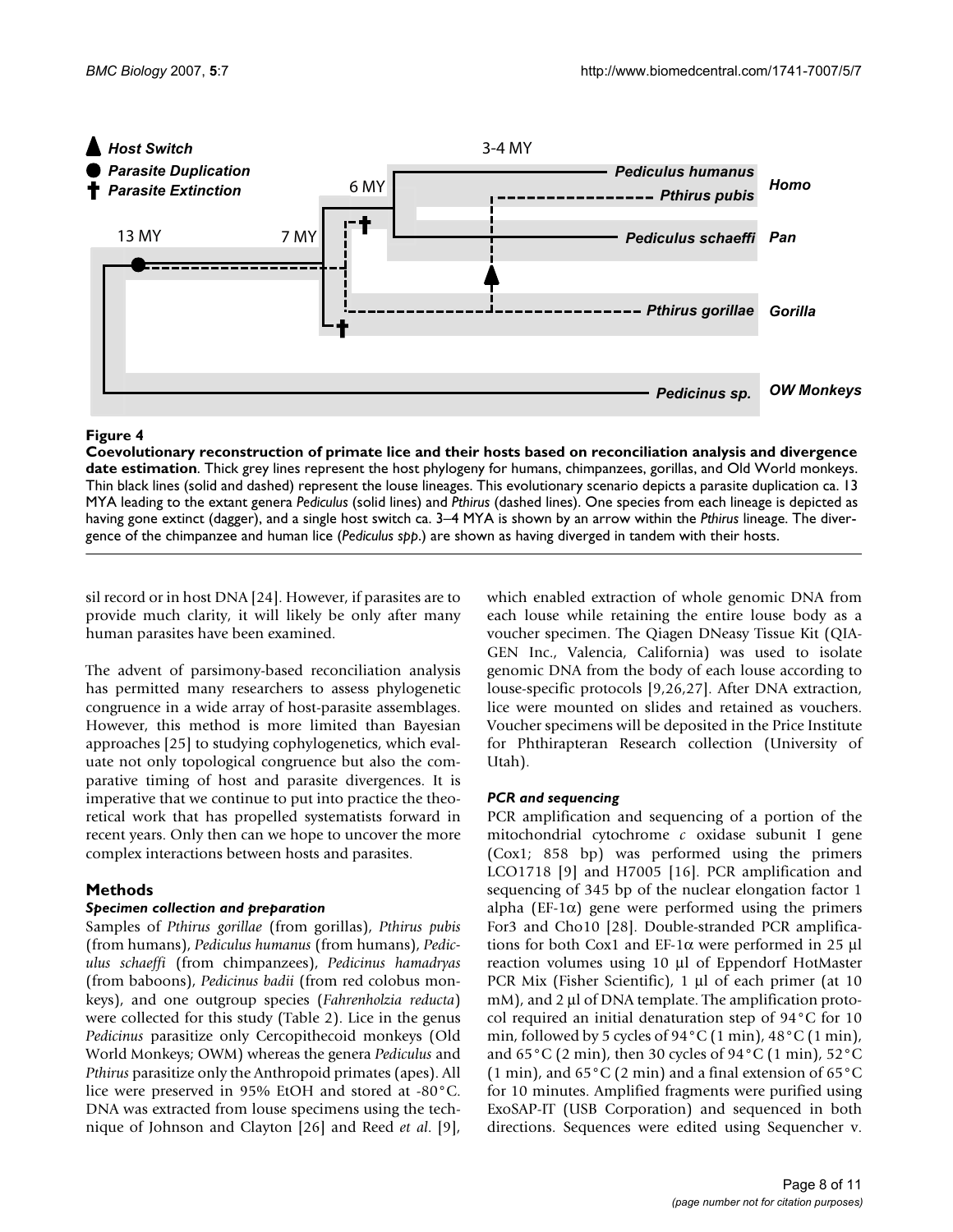|                      |                         |                                     |                                     | <b>Genbank Accession Numbers</b> |          |
|----------------------|-------------------------|-------------------------------------|-------------------------------------|----------------------------------|----------|
| Louse Species        | Host Species Voucher ID | <b>Collection Locality</b>          | Host Identification                 | Coxl                             | EF1      |
| Pediculus humanus    | Pdcap9.20.05.25         | USA, Florida, West Palm Beach       | Homo sapiens (WP007)                | EF152552                         | EF152558 |
| Pediculus schaeffi   | Pdsch5.23.05            | Uganda                              | Pan troglodytes                     | EF152553                         | EF152559 |
| Pthirus pubis        | Ptpub1.19.06.3          | UK, Scotland, Glasgow               | Homo sapiens (GLA 140)              | EF152554                         | EF152560 |
| Pthirus gorillae     | Ptgor8.1.06.6           | Uganda                              | Gorilla gorilla (051122CAWBB001)    | EF152555                         | EF152561 |
| Pedicinus hamadryas  | Onham2.4.01.2           | Captive (SW Found for Biomed. Res.) | Papio hamadryas                     | AY696007                         | EF152562 |
| Pedicinus badii      | Onbad7.24.06.9          | Uganda                              | Procolobus badii                    | EF152556                         | EF152563 |
| Fahrenholzia pinnata | Fzpin 163               | USA, Nevada, Tonopah                | Perognathus longimembris (MLZ 2039) | EF152557                         | EF152564 |

#### **Table 2: Specimens examined. Louse taxa included in phylogenetic and cophylogenetic analyses.**

Abbreviations are as follows: Moore Laboratory of Zoology (MLZ), Page Lab, University of Glasgow (GLA), Lice Solutions, West Palm (WP), and Maryland Gorilla Veterinary Project (MGVP).

4.2.2 (Gene Codes Corporation, Ann Arbor, Michigan) and aligned by eye using Se-Al v2.0a11 [http://](http://evolve.zps.ox.ac.uk/Se-Al/Se-Al.html) [evolve.zps.ox.ac.uk/Se-Al/Se-Al.html.](http://evolve.zps.ox.ac.uk/Se-Al/Se-Al.html) Primer sequences were removed and sequences were trimmed in reference to the translated protein sequence using Se-AL v2.01a11 and MacClade 4.0 [29]. All sequences were submitted to [Genbank: [EF152552-](http://www.ncbi.nih.gov/entrez/query.fcgi?db=Nucleotide&cmd=search&term=EF152552)[EF152564\]](http://www.ncbi.nih.gov/entrez/query.fcgi?db=Nucleotide&cmd=search&term=EF152564) and alignments to [TreeBase: #SN3269]. Sequences of the Cox1 gene from the primate host taxa were downloaded [Genbank: [NC001807,](http://www.ncbi.nih.gov/entrez/query.fcgi?db=Nucleotide&cmd=search&term=NC001807) [NC001643,](http://www.ncbi.nih.gov/entrez/query.fcgi?db=Nucleotide&cmd=search&term=NC001643) [NC001645,](http://www.ncbi.nih.gov/entrez/query.fcgi?db=Nucleotide&cmd=search&term=NC001645) [NC001992,](http://www.ncbi.nih.gov/entrez/query.fcgi?db=Nucleotide&cmd=search&term=NC001992) [NC008219\]](http://www.ncbi.nih.gov/entrez/query.fcgi?db=Nucleotide&cmd=search&term=NC008219). EF-1α sequences were not available for several primate taxa, and were therefore not examined.

#### *Phylogenetic and cophylogenetic analyses*

The partition homogeneity test [30] in PAUP\*4.0b10 [31] was used to evaluate phylogenetic congruence of the louse Cox1 and EF-1α data sets. One thousand partition replicates were analyzed by maximum parsimony (heuristic search option with random addition replicates and tree bisection-reconnection branch swapping). Modeltest [32] was used to determine the best-fit ML model for the molecular data. Phylogenetic analyses were conducted on host and parasite data sets using maximum likelihood (ML) with branch and bound searches using the best-fit model in PAUP\* 4.0b10 [31]. Nonparametric bootstraps (100 replicates) were performed to assess nodal support for the louse phylogeny. ML searches were performed with and without the 'enforce clock' constraint in order to test the hypothesis of a molecular clock in the Cox1 and EF-1 $\alpha$ louse datasets. The resulting ML host and parasite trees with branch lengths estimated from the best-fit ML model were then used in cophylogenetic analyses.

TreeMap (v. 2.0.2; [7]) was used to determine whether host and parasite trees were more similar to one another than would be expected by chance. Default costs for evolutionary events (codivergence = 0, host switching = 1, duplication =  $1$ , and loss =  $1$ ) were used. Significance values were calculated from a sample of 1,000 randomly generated trees.

#### *Divergence date estimation*

Because the lice and their primate hosts showed significant codivergence and because molecular data did not differ significantly from clocklike behavior, divergence dates were estimated using methods that both adhere to and relax the molecular clock. Divergence dates were estimated in the program r8s [33], using the Langley and Fitch (LF) model which assumes a molecular clock. Dates were also estimated using a parametric Bayesian approach [34] in the program *multidivtime*. This method relaxes the molecular clock and allows rate variation among genes and lineages, and it is therefore appropriate for datasets that utilize more than one molecular marker. The topology resulting from ML analysis of the combined 2-gene data set was used in *multidivtime*. The Cox1 best-fit ML tree and the combined 2-gene topologies were used in r8s. Divergence dates were estimated using each individual gene (with branch lengths optimized on the best ML tree) as well as a combined 2-gene dataset.

For the parametric Bayesian analysis, model parameters for the F84+Γ model were estimated for each gene separately using the *baseml* program in PAML v3.14 [35]. These parameters were then used in the program *estbranches* [34,36] to estimate the ML and the variance-covariance matrix of the branch length estimates for each gene. Lastly, the program *multidivtime* [34,36], utilizing the output files from *estbranches* and implementing Markov chain Monte Carlo (MCMC) sampling, was used to estimate prior and posterior distribution of rates and divergence time estimates among lineages. The prior assumption for the mean and standard deviation of the time of the ingroup root node (rttm) was set to 3.0 time units, where 1 time unit represents 10 million years. This value corresponds to the upper limit of the split between hominoid and cercopithecoid primates. The mean and standard deviation for the prior distribution of the rate of evolution at the ingroup node (rtrate and rtratesd) was determined following the protocol of Jansa *et al*. (rttm; [37]). To avoid violation of the definition of the prior, rtratesd was set to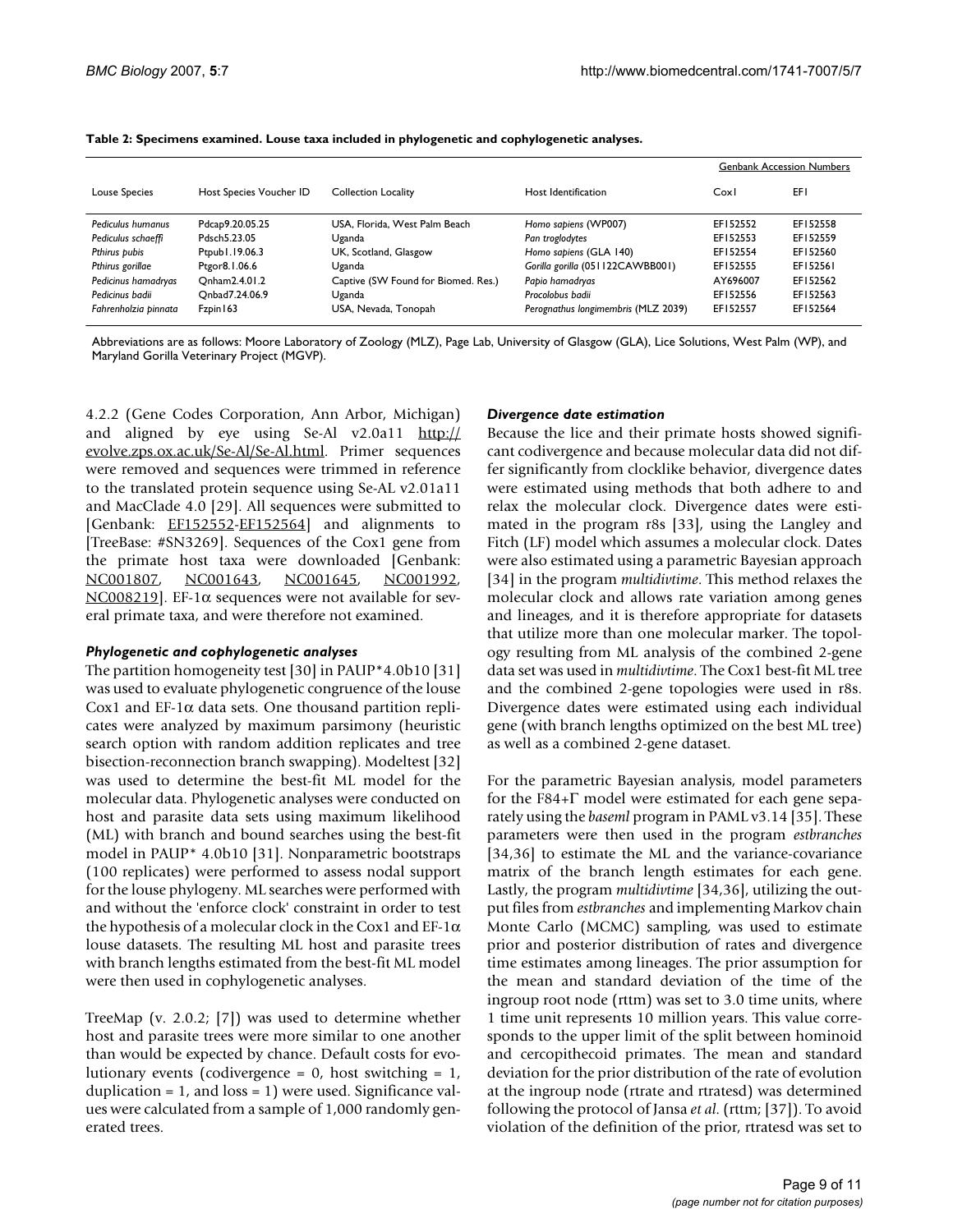its maximum value (equal to rtrate). The Markov chain was initialized by randomly selecting the initial parameter value and each Markov chain was sampled every 100 cycles for 1,000,000 generations with a burn in of 100,000 cycles.

A calibration point of  $22.5 \pm 2.5$  MYA was used for the split between *Pedicinus* and *Pediculus*+*Pthirus*. This divergence of 20–25 MYA corresponds to the split between OWM and apes [38-41]. Since lice and their primate hosts show significant cospeciation, we can use this well-established host calibration based on fossil data to calibrate the louse phylogenetic trees. It is preferable to use more than one calibration point when estimating divergence dates [42,43], however the small number of nodes in our trees make that impossible. Furthermore, Reed *et al*. [9] showed that the calibration point of 20–25 MYA yielded estimated clade ages that were very similar to those estimated from a calibration of 5–7 million years between the human and chimpanzee lice (*P. humanus* and *P. schaeffi*, respectively).

#### **Authors' contributions**

JEL and JMA collected specimens. JEL, JMA and JJK performed molecular lab work. DLR and JEL analyzed data and wrote the manuscript. All authors provided comments on initial and final drafts of the manuscript.

#### **Acknowledgements**

We wish to thank K. Shepherd at Lice Solutions and D. Clayton at the University of Utah for samples of head lice, Debbie Cox (Chimpanzee Sanctuary, Wildlife Conservation Trust and the Jane Goodall Institute) for samples of chimpanzee lice, D. Dean (Salt Lake City Public Health Center) for pubic lice, C. Whittier and M. Cranfield (Maryland Zoo Gorilla Veterinary Project) for gorilla lice, and K. Rice (Southwest Foundation for Biomedical Research) for baboon lice. We thank F. K. Barker for assistance with multidivtime and two anonymous reviewers for the helpful comments and suggestions. This work was funded in part by The National Science Foundation (DBI 0102112, DBI 0445712, and DEB 0555024) and the University of Florida Research Opportunity Fund to DLR.

#### **References**

- 1. Marshall AG: **The Ecology of Ectoparasitic Insects.** London: Academic Press; 1981.
- 2. Murray MD, Nicholls DG: **Studies on the ectoparasites of seals and penguins: I. The ecology of the louse** *Lepidophthirus macrorhini* **Enderlein on the southern elephant seal,** *Mirounga leonina* **(L.).** *Aus J Zoolog* 1965, **13:**437-454.
- 3. Kim KC, Pratt HD, Stojanovich CJ: **The Sucking Lice of North America.** Pennsylvania: Pennsylvania State University; 1986.
- 4. Brooks DR: **Testing the context and extent of host-parasite coevolution.** *Syst Zoolog* 1979, **28:**299-307.
- 5. Clayton DH, Al-Tamimi S, Johnson KP: **The ecological basis of coevolutionary history.** In *Tangled Trees: Phylogeny, Cospeciation and Coevolution* Edited by: Page R. Chicago: University of Chicago; 2003:310-341.
- 6. Paterson AM, Gray RD: **Host-parasite cospeciation, host switching and missing the boat.** In *Host-Parasite Evolution: General Principles and Avian Models* Edited by: Clayton DH, Moore J. Oxford: Oxford Univ. Press; 1997:236-250.
- 7. Charleston MA, Page RDM: **TreeMap. v. 2.0.2.** *Software distributed by authors* 2002.
- 8. Page RDM, (ed.): **Tangled Trees: Phylogenies, Cospeciation, and Coevolution.** Chicago: University of Chicago Press; 2003.
- 9. Reed DL, Smith VS, Hammond SL, Rogers AR, Clayton DH: **[Genetic](http://www.ncbi.nlm.nih.gov/entrez/query.fcgi?cmd=Retrieve&db=PubMed&dopt=Abstract&list_uids=15361932) [analysis of lice supports direct contact between modern and](http://www.ncbi.nlm.nih.gov/entrez/query.fcgi?cmd=Retrieve&db=PubMed&dopt=Abstract&list_uids=15361932) [archaic humans.](http://www.ncbi.nlm.nih.gov/entrez/query.fcgi?cmd=Retrieve&db=PubMed&dopt=Abstract&list_uids=15361932)** *PLoS Biol* 2004, **2(11):**e304.
- 10. Stauffer RL, Walker A, Ryder OA, Lyons-Weiler M, Hedges SB: **[Human and ape molecular clocks and constraints on paleon](http://www.ncbi.nlm.nih.gov/entrez/query.fcgi?cmd=Retrieve&db=PubMed&dopt=Abstract&list_uids=11948213)[tological hypotheses.](http://www.ncbi.nlm.nih.gov/entrez/query.fcgi?cmd=Retrieve&db=PubMed&dopt=Abstract&list_uids=11948213)** *J Hered* 2001, **92(6):**469-474.
- 11. Barker SC, Close RL: **Zoogeography and Host associations of the** *Heterodoxus octoseriatus* **group and** *H. ampullatus* **(Phthiraptera: Boopiidae) from rock wallabies (Marsupialia:** *Petrogale***[\).](http://www.ncbi.nlm.nih.gov/entrez/query.fcgi?cmd=Retrieve&db=PubMed&dopt=Abstract&list_uids=2074135)** *Int J Parasitol* 1990, **20(8):**1081-1087.
- 12. Weckstein JD: **[Biogeography explains cophylogenetic patterns](http://www.ncbi.nlm.nih.gov/entrez/query.fcgi?cmd=Retrieve&db=PubMed&dopt=Abstract&list_uids=14965910) [in toucan chewing lice.](http://www.ncbi.nlm.nih.gov/entrez/query.fcgi?cmd=Retrieve&db=PubMed&dopt=Abstract&list_uids=14965910)** *Syst Biol* 2004, **53(1):**154-164.
- 13. Johnson KP, Adams RJ, Clayton DH: **The phylogeny of the louse genus** *Brueelia* **does not reflect host phylogeny.** *Biol J Linnean Soc* 2002, **77(2):**233-247.
- 14. Clayton DH, Price RD: **Taxonomy of New World Columbicola (Phthiraptera: Philopteridae) from the Columbiformes (Aves), with descriptions of five new species.** *Ann Ent Soc Am* 1999, **92(5):**675-685.
- 15. Percy DM, Page RDM, Cronk QCB: **Plant-insect interactions: double-dating associated insect and plant lineages reveals asynchronous radiations.** *Sys Biol* 2004, **53(1):**120-127.
- 16. Hafner MS, Sudman PD, Villablanca FX, Spradling TA, Demastes JW, Nadler SA: **[Disparate rates of molecular evolution in cospeci](http://www.ncbi.nlm.nih.gov/entrez/query.fcgi?cmd=Retrieve&db=PubMed&dopt=Abstract&list_uids=8066445)[ating hosts and parasites.](http://www.ncbi.nlm.nih.gov/entrez/query.fcgi?cmd=Retrieve&db=PubMed&dopt=Abstract&list_uids=8066445)** *Science* 1994, **265(5175):**1087-1090.
- 17. Whiteman NK, Santiago-Alarcon D, Johnson KP, Parker PG: **[Differ](http://www.ncbi.nlm.nih.gov/entrez/query.fcgi?cmd=Retrieve&db=PubMed&dopt=Abstract&list_uids=15380682)[ences in straggling rates between two genera of dove lice](http://www.ncbi.nlm.nih.gov/entrez/query.fcgi?cmd=Retrieve&db=PubMed&dopt=Abstract&list_uids=15380682) (Insecta: Phthiraptera) reinforce population genetic and [cophylogenetic patterns.](http://www.ncbi.nlm.nih.gov/entrez/query.fcgi?cmd=Retrieve&db=PubMed&dopt=Abstract&list_uids=15380682)** *Int J Parasitol* 2004, **34:**1113-1119.
- 10hnson KP, Weckstein JD, Witt CC, Faucett RC, Moyle RG: The perils of using host relationships in parasite taxonomy: phyl**ogeny of the** *Degeeriella* **complex.** *Mol Phylog Evol* 2002, **23(2):**150-157.
- 19. Kittler R, Kayser M, Stoneking M: **Molecular evolution of** *Pediculus humanus* **[and the origin of clothing.](http://www.ncbi.nlm.nih.gov/entrez/query.fcgi?cmd=Retrieve&db=PubMed&dopt=Abstract&list_uids=12932325)** *Curr Biol* 2003, **13:**1414-1417.
- 20. Ashford RW: **Parasites as indicators of human biology and evolution.** *J Med Microb* 2000, **49(9):**771-772.
- 21. Cann RL, Stoneking M, Wilson AC: **[Mitochondrial DNA and](http://www.ncbi.nlm.nih.gov/entrez/query.fcgi?cmd=Retrieve&db=PubMed&dopt=Abstract&list_uids=3025745) [human evolution.](http://www.ncbi.nlm.nih.gov/entrez/query.fcgi?cmd=Retrieve&db=PubMed&dopt=Abstract&list_uids=3025745)** *Nature* 1987, **325:**31-36.
- 22. Vigilant L, Stoneking M, Harpending H, Hawkes K, Wilson AC: **[Afri](http://www.ncbi.nlm.nih.gov/entrez/query.fcgi?cmd=Retrieve&db=PubMed&dopt=Abstract&list_uids=1840702)[can populations and the evolution of human mitochondrial](http://www.ncbi.nlm.nih.gov/entrez/query.fcgi?cmd=Retrieve&db=PubMed&dopt=Abstract&list_uids=1840702) [DNA.](http://www.ncbi.nlm.nih.gov/entrez/query.fcgi?cmd=Retrieve&db=PubMed&dopt=Abstract&list_uids=1840702)** *Science* 1991, **253:**1503-1507.
- 23. Ingman M, Kaessmann H, Paabo S, Gyllensten U: **[Mitochondrial](http://www.ncbi.nlm.nih.gov/entrez/query.fcgi?cmd=Retrieve&db=PubMed&dopt=Abstract&list_uids=11130070) [genome variation and the origin of modern humans.](http://www.ncbi.nlm.nih.gov/entrez/query.fcgi?cmd=Retrieve&db=PubMed&dopt=Abstract&list_uids=11130070)** *Nature* 2000, **408:**708-713.
- 24. Whiteman NK, Parker PG: **Using parasites to infer host population history: a new rationale for parasite conservation.** *Anim Conserv* 2005, **8:**175-181.
- 25. Huelsenbeck JP, Rannala B, Larget B: **[A Bayesian framework for](http://www.ncbi.nlm.nih.gov/entrez/query.fcgi?cmd=Retrieve&db=PubMed&dopt=Abstract&list_uids=10937213) [the analysis of cospeciation.](http://www.ncbi.nlm.nih.gov/entrez/query.fcgi?cmd=Retrieve&db=PubMed&dopt=Abstract&list_uids=10937213)** *Evolution* 2000, **54(2):**352-364.
- 26. Johnson KP, Clayton DH: **Coevolutionary history of ecological replicates: comparing phylogenies of wing and body lice to columbiform hosts.** In *Tangled Trees: Phylogeny, Cospeciation and Coevolution* Edited by: Page R. Chicago: University of Chicago; 2003:262-286.
- 27. Cruickshank RH, Johnson KP, Smith VS, Adams RJ, Clayton DH, Page R: **Phylogenetic analysis of partial sequences of elongation factor 1-alpha identifies major groups of lice (Insecta: Phthiraptera).** *Mol Phylog Evol* 2001, **19(2):**202-215.
- 28. Danforth BN, Ji S: **Elongation factor-1**α **occurs as two copies in bees: implications for phylogenetic analysis of EF1**α **[sequences in insects.](http://www.ncbi.nlm.nih.gov/entrez/query.fcgi?cmd=Retrieve&db=PubMed&dopt=Abstract&list_uids=9501490)** *Mol Biol Evol* 1998, **15:**225-235.
- 29. Maddison WP, Maddison DR: **MacClade: Analysis of phylogeny and character evolution. v. 4.05.** Sunderland, MA: Sinauer; 2002.
- 30. Farris JS, Kallersjo M, Kluge AG, Bult C: **Testing significance of congruence.** *Cladistics* 1994, **10:**315-320.
- 31. Swofford DL: **[PAUP\\*. Phylogenetic Analysis Using Parsimony](http://www.ncbi.nlm.nih.gov/entrez/query.fcgi?cmd=Retrieve&db=PubMed&dopt=Abstract&list_uids=12504223) [\(\\*and Other Methods\). v. 4b10.](http://www.ncbi.nlm.nih.gov/entrez/query.fcgi?cmd=Retrieve&db=PubMed&dopt=Abstract&list_uids=12504223)** Sunderland, Massachusetts: Sinauer Associates; 2002.
- 32. Posada D, Crandall KA: **[MODELTEST: Testing the model of](http://www.ncbi.nlm.nih.gov/entrez/query.fcgi?cmd=Retrieve&db=PubMed&dopt=Abstract&list_uids=9918953) [DNA substitution.](http://www.ncbi.nlm.nih.gov/entrez/query.fcgi?cmd=Retrieve&db=PubMed&dopt=Abstract&list_uids=9918953)** *Bioinformatics* 1998, **14:**817-818.